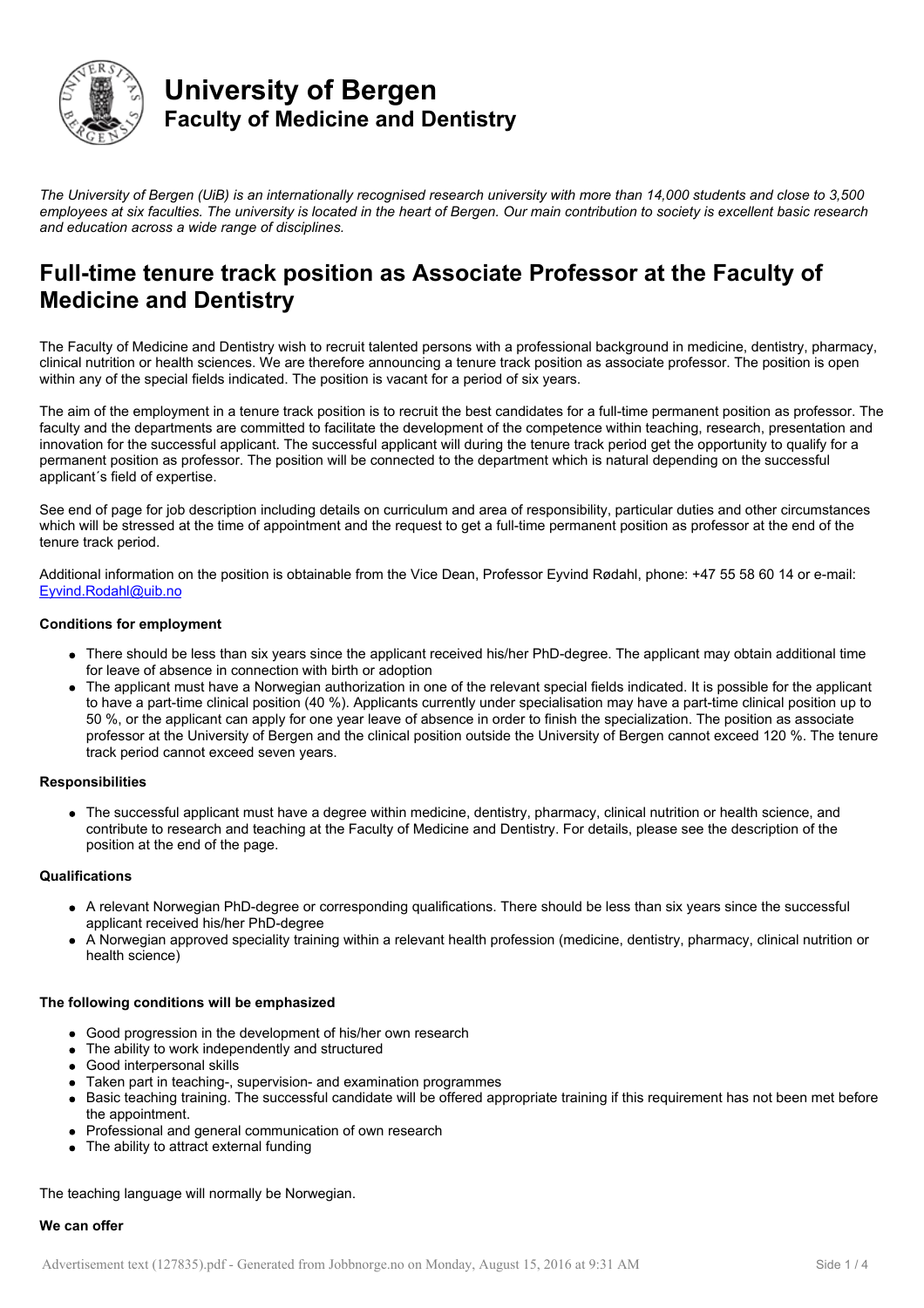- The possibility for a permanent position as professor at the end of the tenure track period if the candidate is qualified
- Extensive follow-up during the tenure track period
- Access to advanced infrastructure at the University of Bergen and Haukeland University Hospital
- Office and lab space
- A start-up package consisting of NOK 250 000 per year for the first three years to cover running costs
- For an associate professor the initial salary pay grade is 59-62 (code 1011/pay framework 24.3-24.6) on the government salary scale; at present NOK 507 100 - 535 900 gross p.a. for a full-time position; following ordinary meriting regulations. A pension contribute of 2 % will be deducted and deposited to the state pension scheme. In the case of highly qualified applicants a higher salary may be considered
- A good pension scheme in the Norwegian Public Service Pension Fund
- $\bullet$  Inclusive workplace (IW)
- Good welfare scheme

#### **Guidelines**

The successful applicant will be required to take part in teaching and examination programmes in force at any time and to comply without additional remuneration with any amendments that may be introduced by legislation with regard to curriculum, pension schemes and retirement age.

Women in particular are invited to apply. If, in the opinion of the evaluation committee, several applicants have approximately equivalent qualifications, the rules on equal opportunities laid down in the Personnel Regulations for Academic Positions will be applied.

State employment shall reflect the multiplicity of the population at large to the highest possible degree. The University of Bergen has therefore adopted a personnel policy objective to ensure that we achieve a balanced age and sex composition and the recruitment of persons of various ethnic backgrounds. Persons of different ethnic backgrounds and persons with disabilities are therefore encouraged to apply for the position.

The University of Bergen applies the principles of public openness when recruiting staff to scientific positions. Information about the applicant may be made public even though the applicant has requested not to be named in the list of applicants. The applicant will be notified if his/her request is not respected.

The successful applicant must comply with the guidelines that apply to the position at any time.

#### **Application**

How to apply for the position:

Upload the following and send the application and CV via the link "Apply for this job" on this website:

- CV with a complete overview of the applicant's education, earlier positions and other activities
- scanned copies of your certificates (including your PhD-diploma)
- a complete list of scholarly works, with information about where these have been published
- a list of attachments providing evidence of the applicant's teaching qualifications
- a list of works on which the committee should place special emphasis in its evaluation with information on where they have been publishe
- **the scholarly works, or parts of such works on which the committee should place special emphasis in its evaluation (max 10 for an associate professor)**

## **It is very important that each of the scholarly works on which the committee should place special emphasis, is attached in its entirety.**

The application along with attachments with authorized translations into English or a Scandinavian language must be uploaded in Jobbnorge.

The applications with attachments are sent electronically to the expert committee.

Please note that the applications will be forwarded to the committee with the information and attachments uploaded in JobbNorge at closing date. It is the applicant's responsibility to make sure all relevant documentation is present.

Reference is made to "Rules for employment in scientific positions and academic/administrative management positions."

For further information about the recruitment process, click [here.](http://www.uib.no/en/poa/74459/appointment-process)

**Closing date for applications: 1 September 2016**

### **Description of position**

The Faculty of Medicine and Dentistry wish to recruit talented persons with a professional background in medicine, dentistry, pharmacy, clinical nutrition or health sciences. We are therefore announcing a tenure track position as an associate professor. The position is open within any of the special fields indicated. The position is vacant for a period of six years.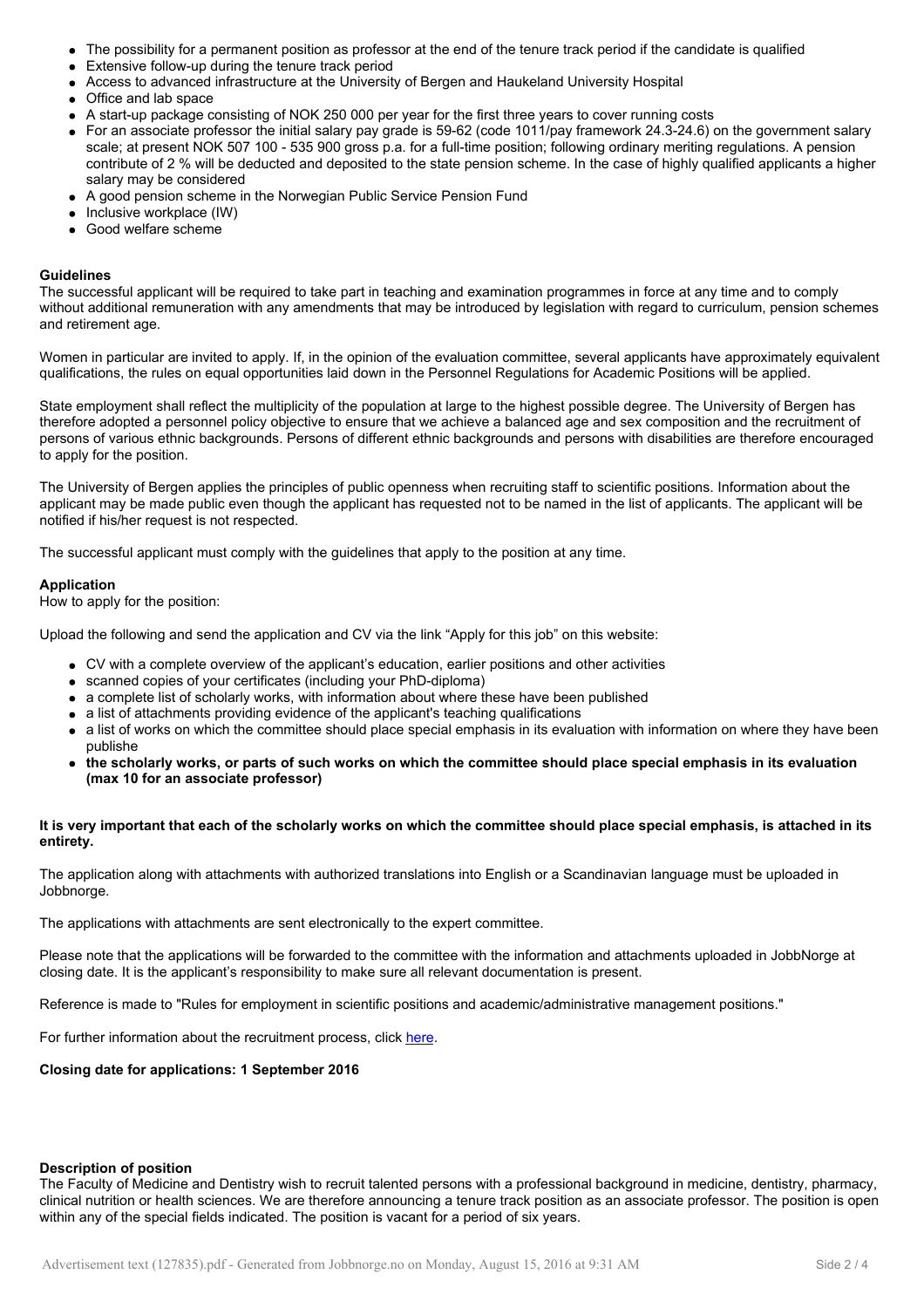# **Demands to get a permanent position as professor at the end of the tenure track period**

The contract of employment, along with the announcement text and the description of the position, determine the results, demands and criteria that the applicant should fulfil during the tenure track period in order to get a permanent position as professor.

In addition to the demands following the "Rules for employment in scientific positions and academic/administrative management positions" should the following demands be fulfilled in order to get a permanent position:

- 1. Research:
- Be able to demonstrate good progress in developing his/her own research career.
- To have the capacity for independent research, interdisciplinary collaboration and research management.
- Documented co-publication with other researchers in highly rated international journals.
- Documented active participation and presentations at national and international research conferences.
- Have supervised at least one PhD-candidate who has attained his/her PhD-degree.
- Have a good reputation as research supervisor.

## 2. Teaching:

- Have participated in regular teaching, supervision and examination procedure.
- Having achieved satisfactory student evaluations of his/her own teaching within the tenure track period.

## 3. Procurement:

- To be able to demonstrate both professional oriented and general communication of his/her own research through articles, lectures, chronicles and other instruments.
- 4. Academic leadership:
- Have participated actively in the academic development at the departmental, faculty and university level.
- Be able to demonstrate good communication and cooperation skills and participation in various public administrative bodies, expert committees, other bodies in the sector and to cooperation with other relevant institutions.
- Be able to demonstrate assignments with peer review of scholarly works.
- 5. International cooperation:
- Active participation in international cooperation, implementation of joint projects and publications with international co-authorship.
- 6. The ability to attract external funding:
- Have achieved national or international competitive funding for his/her own research.
- Participated actively in applications to the EU as a partner or coordinator.
- 7. Other particular conditions: The contract of employment might also be adapted to conditions applicable to the activities at the department the successful applicant is employed.

## **Demands for employees in the tenure track position as associate professor**

During the tenure track period the applicant should qualify for a permanent position as professor. Within four years of the tenure track period a mid-term review will be carried out in which the applicant will be assessed regarding the progression of his/her work according to the requirements for professor competence. The evaluation will be conducted on the basis of the contract of employment, and should guide the applicant regarding the tasks to be prioritized in the rest of the tenure track period to meet the requirement for a permanent position as professor.

The applicant must provide written documentation along with a written self-evaluation of the results achieved so far to the mid-term review in accordance with the "Guideline for the use of tenure track positions as associate professor at the Faculty of Medicine and Dentistry ".

The applicant will also be evaluated before the end of the tenure track period to see if the requirements that were set in the contract of employment have been met. Within 12 months before the tenure track period ends, the Faculty Board will appoint an expert committee and set a deadline for submitting the work from the applicant and the committee. The applicant will then be informed about deadlines and the expert committee.

The applicant will be informed about the outcome of the final evaluation at the latest six months before the end of the tenure track period. The applicant may submit remarks to the evaluation and additional information to those parts of the evaluation will be given.

Based on the final evaluation, the Faculty Board determines whether the candidate should obtain a permanent position as professor.

To get a permanent position as professor at the Department of Clinical Dentistry (cf. § 2 "Regulations on the employment and promotion